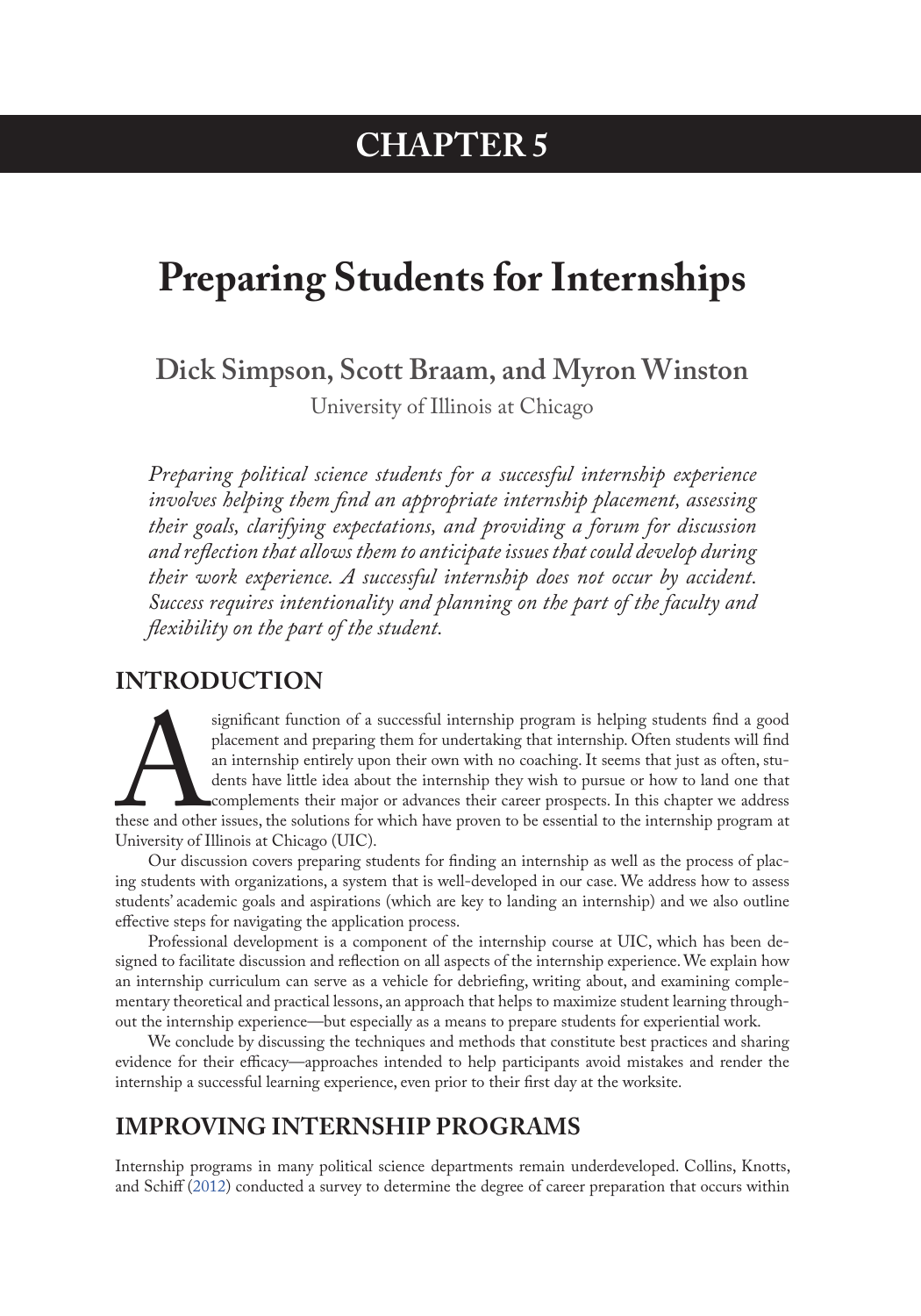<span id="page-1-0"></span>the political science major, discovering that most departments rely on voluntary internships and few require internships or other specific courses designed to address professional development.<sup>1</sup> They found that roughly only 10% of political science departments required internships while some 97% of department chairs reported that a political science major could receive academic credit for an internship. In a national study of internship practices, Gentry and Van Vechten (2018) surveyed political science departments in 2015 and 2016, finding that nearly all departments in four-year institutions award aca-demic credit for internships (89.6%), but that less than half of community colleges do (43.8%).<sup>[2](#page-7-0)</sup> These results imply that internships are a common means to facilitate experiential learning and that virtually all political science departments rely on them for the professional development of their students. However, the suggestion that most interns have neither a class, nor required readings, nor a discussion forum signals the ineffectiveness of this approach. Students can be confronted with a wide array of internship opportunities—in fact the job posting site, Chegg Internships, advertised 13,310 positions for summer 2021[3](#page-7-0) —but opportunity alone does not guarantee an equally good experience or maximal learning.

#### **PREPARING STUDENTS: AN OVERVIEW OF THE PROCESS**

Student preparation is a critical determinant for both finding a fitting internship and obtaining the professional development that an internship experience should offer. At UIC, we have developed processes to place students at appropriate sites and prepare them for success. Over the three decades we have taught the internship class, we have assembled paper files of more than 100 community organizations, government organizations, political campaigns, civic groups, and law firms which have hosted our interns in the past or have specifically requested interns. Although we have not yet digitized our files, any interested students (including those looking for potential jobs after graduation) can come to the political science office to peruse the files for possible internships, or we provide direct suggestions to inquiring students. The larger college also maintains its own database of internships that students can consult and advertises opportunities through their own outreach efforts.

We meet individually with prospective student interns, in person during non-pandemic times or remotely or electronically otherwise, first determining whether they have already obtained an internship. The only criterion we insist upon in order to receive course credit is that it be related to public affairs: government, politics, or the law in some way. By this measure, working for a homelessness agency by itself would not qualify, whereas working for a community or civic group trying to change government policies around poverty, hunger, or homelessness would. If they have secured a suitable internship which qualifies for credit and in which they can work at least 10 hours a week for the 15-week semester, we approve their internship and grant them permission to register for the class. At that time, we recommend that they read the first book assigned for the course—preferably before they begin their internship.

If students don't already have an acceptable internship, we assist them in their search. In our interview with prospective interns, we first ask where they live within our large Chicago metropolitan area, as that will often determine which elected official or community organization will be most interested in accepting them and will be the easiest to access geographically, i.e., with a short commute. We also determine whether they have a preferred type of internship in mind. Information from our files, our one-on-one meeting, and independent exploration of websites helps students narrow their search. We recommend that they select at least three, but preferably five, possible sites. Once they have assembled a short list of possibilities, the students themselves must make the phone calls to request an interview and complete the applications.

Students don't always obtain the internship at the top of their list, so it is important that they apply to more than one place. However, we have found that if students are willing to be flexible about their placement and make a sufficient number of contacts with potential sites, all of them will land an internship within a few weeks. Even faculty in universities that are located in smaller towns or rural areas where there are fewer internship possibilities are usually able to place students, although significantly more effort might be required on theirs and the students' parts to identify potential placements. Because some internships that have moved online are likely to remain online, geography is no longer a barrier in all cases (see Chapter 15 by Cabrera Rasmussen and Van Vechten).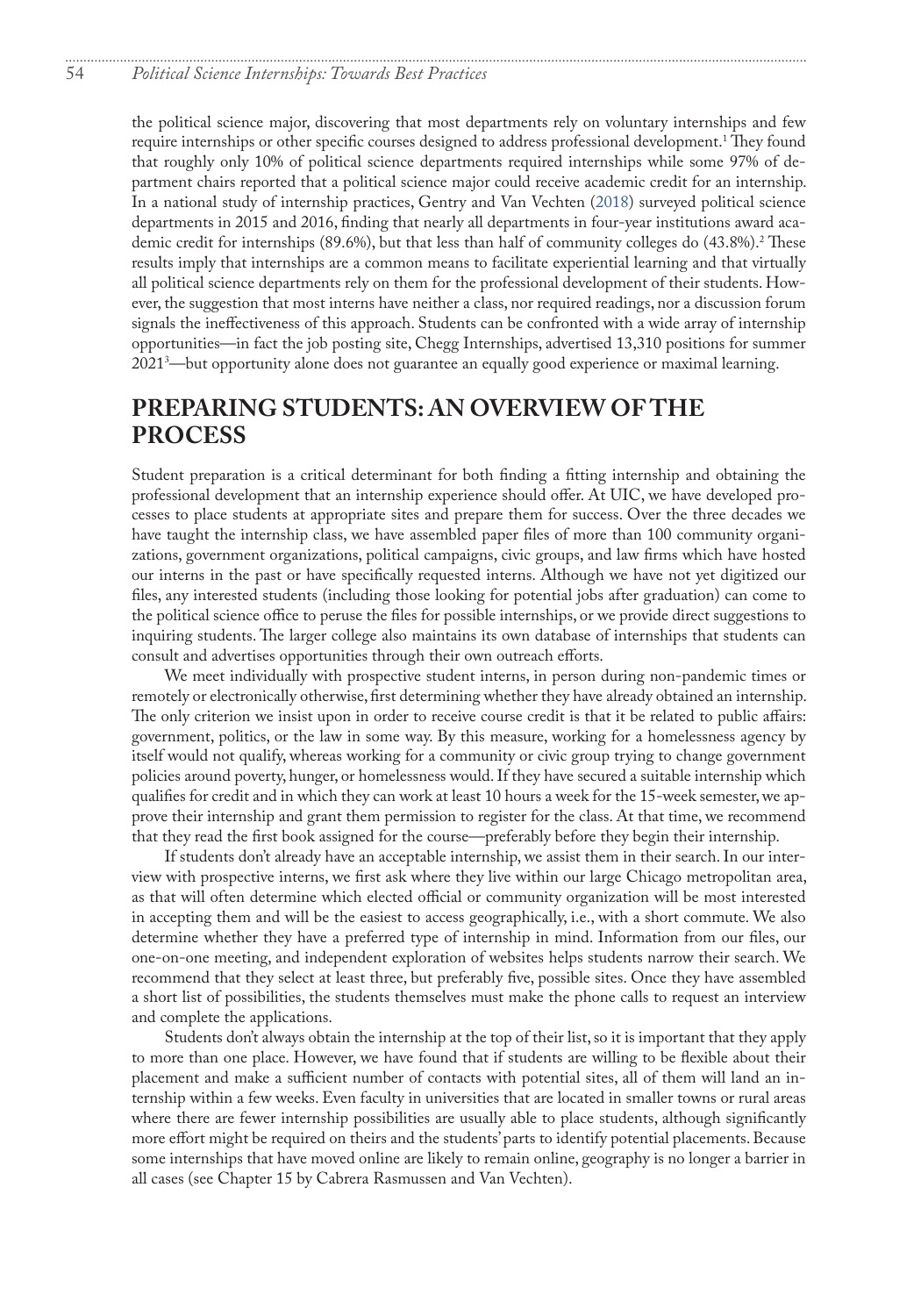We find that much of the work of preparing interns for work can be done within an internship class once students have secured a placement. Students not concurrently enrolled in a course can also benefit from the materials which we make widely available. When it is not possible for a political science department to offer an internship class because there are too few students or too few faculty or staff resources to do so, then meeting with students individually during their internship semester, or even better, meeting with groups of internship students several times during the semester, can work as well. Overall, we have found that placing students in a class or workshops where they read course materials together and discuss their internships as they evolve, either weekly or several times a month, produces deeper learning.

#### **FINDING AN INTERNSHIP**

Many students have no idea how to search effectively for an internship and require faculty assistance; a good internship program helps match students to the best available possibilities. This begins with an assessment of a student's academic goals, professional aspirations, and personal interests. Personal evaluations can be performed with a faculty member, as described in Chapter 8 by Lowenthal and Sosland (see sample self-assessments in Supplemental Internship Resources, hereafter "supplementals"), or students can also self-assess independently with tools available through career placement or service learning centers on most university campuses, as Reeher and Mariani ([2002\)](#page-6-0) suggest. Essentially, students should identify possible placements that deal with the subjects and issues that interest them but not allow their preconceptions, biases, or political beliefs to hold them back from trying something unfamiliar—a pathway that could help them develop a better understanding of our multidimensional and fluid political world.

We recommend building a department file of potential internship sites, whether maintained in hard copy or managed electronically. Records can be built over time with feedback from previous interns and should be updated systematically. At some universities students are encouraged to write letters to future potential interns containing candid perspectives and "insider" information about their work experiences. Also, student reflection papers submitted at the end of the course often provide instructors with a clear idea of which internship sites have been most to least productive or have provided the best opportunities and supervision, information that can be added to the growing files. The least productive sites can be flagged or removed from the files as potential future placements. If permanent internship files are not maintained in a political science department, we would advise students to consult campus service learning or civic engagement centers for their internship advice; they often have relationships with community and civic organizations that welcome university support.

#### **APPLYING FOR AND LANDING AN INTERNSHIP**

Frequently, students do not know how to apply successfully for an internship and would benefit from an internship coordinator's assistance or advice. During the preliminary one-on-one meetings in which we help students identify three to five prospective sites, we coach students on how to navigate the application and interview process.

Among the points we stress are that the internship application, phone contact, and internship interview represent opportunities to make a good, first impression; therefore, students will need to pay close attention to detail when completing written applications. Parris and Adams [\(1994](#page-6-1)) suggest the following steps for applying for an internship:

- Read requirements and follow directions carefully
- Establish a checklist of requested information
- Make note of deadlines
- Request official transcripts if required
- Begin writing a letter of interest (a cover letter)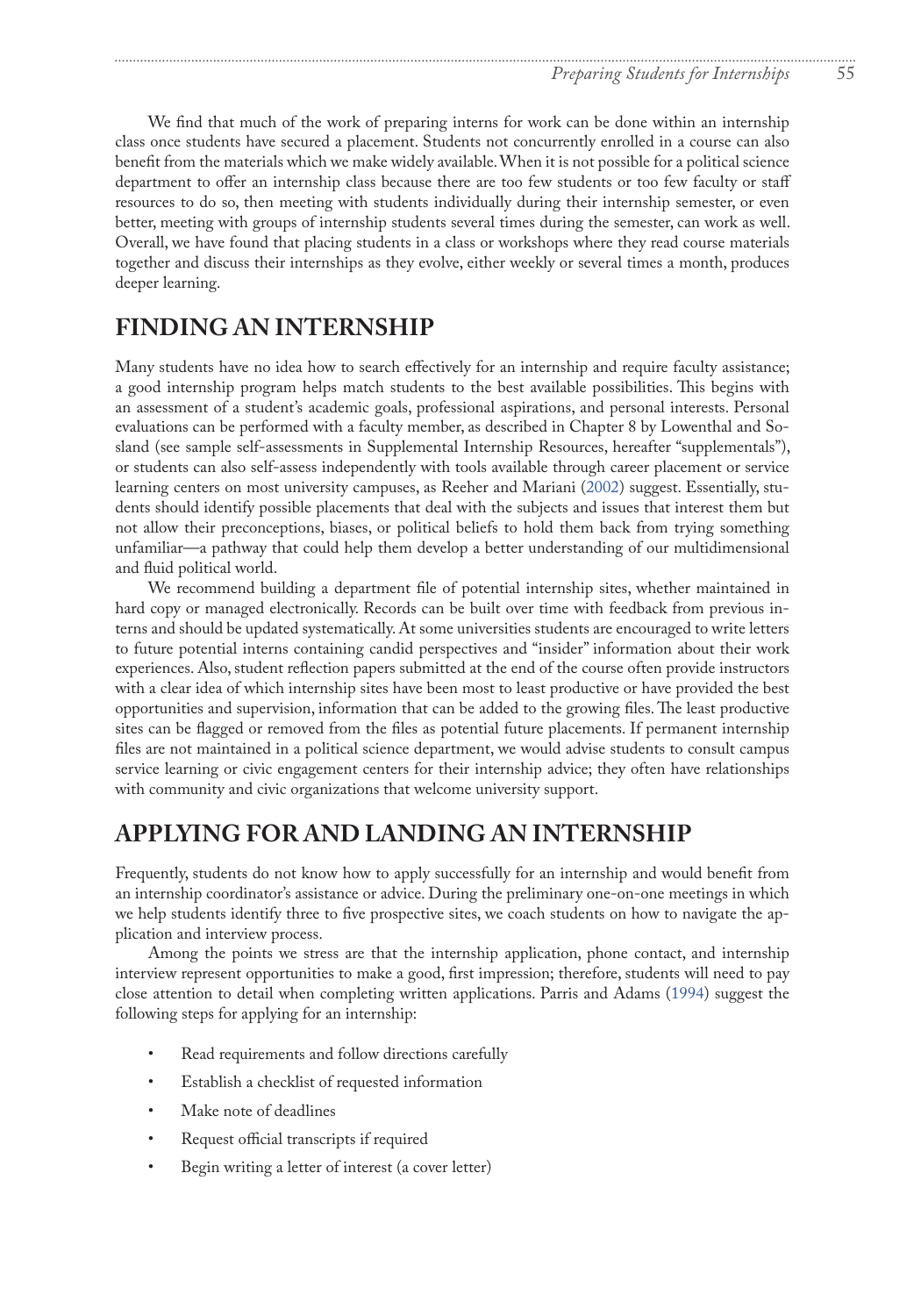- Make sure that all materials are typed neatly with no spelling or grammatical errors
- Make sure that you have followed all directions
- Make copies of all materials for your personal files
- Send all requested materials in one packet three to four weeks before the deadline
- Follow up within a week to confirm that your application packet was received

Clearly, when done well, the application process requires considerable lead time to assemble and polish a high-quality application packet.

The most common error, as with job searches, is that students simply assume that sending a single email to the generic office address or submitting an application electronically will garner a reply. Students need to be informed that this not the case. At worst, offices tend not to follow up unsolicited email applications. In Chicago politics for instance, the saying from political machine politicians is: "We don't want nobody; nobody sent." That is, in politics a recommendation from a trusted source is often what opens doors, which is why students should take advantage of networking events both on- and off-campus (or online, such as town halls or district events) to make connections with elected officials, staff members, and alumni who can facilitate introductions to internship coordinators. At best, email recipients do not answer quickly because of other priorities, thereby delaying the process.

To avoid the worst-case scenarios, we advise students to call the organization, ask for the internship coordinator, and request an internship interview (in person or electronically), following up if they don't hear back within a few days. We stress the need to talk to actual people at potential internship sites, not to rely on one-way communication via emails or websites.

#### **INTERVIEWING FOR AN INTERNSHIP**

Faculty often wrongly assume that students know how to behave and dress professionally. Personal appearance is one aspect of professional etiquette, which we discuss as being important not just during the application process but throughout the internship experience.

Although most internships are unpaid, students should still approach the internship interview with the same respect that one would have for a full-time job. The following "do's" apply when interviewing for an internship:

- Dress professionally, even in the event of a remote interview. Professional attire is the standard for interviewing (see supplementals).
- Be prompt. Students should show up for the interview on time or before the appointed time.
- Be respectful and courteous at all times, even if you are asked challenging questions.
- Research the official or agency with which you are seeking an internship so that you can (a) demonstrate that you are informed, and (b) ask meaningful questions.
- Clarify what your hours and main responsibilities would be and how the internship will be performed: in-person in an office, completely remotely, at events that require transportation, or some combination of these.
- Have copies of your résumé and, if possible, letters of recommendation on hand when interviewing in case you are asked to supply them.

In 30 years, we have never had a case in which students who diligently pursued an internship with our coaching didn't land one, although it may not have been their first choice. Regardless of their placement status, by the end of the first individual mentorship meeting or class, students should be equipped to navigate these initial stages of an internship and launch their search with the best possible chances for success.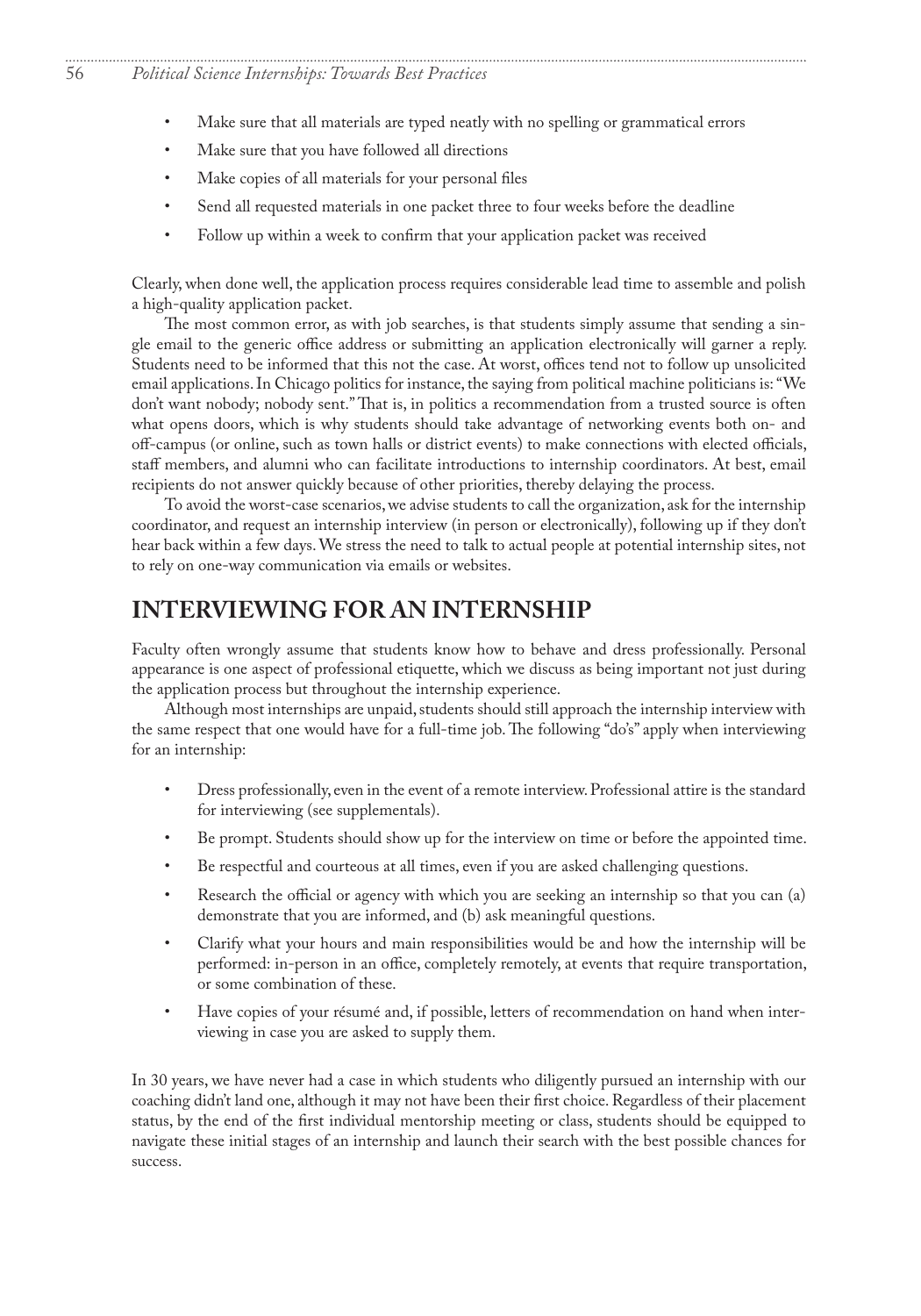#### <span id="page-4-0"></span>**PREPARING STUDENTS FOR SUCCESS THROUGH AN INTERNSHIP COURSE**

Many students have already found an internship before the class begins, but all students are required to have secured an internship by the end of the second week of class and to submit a letter from their internship supervisor spelling out the conditions of the internship and tasks to be performed. Some programs require a more formal contract (see other chapters in this volume and supplementals for samples), or an agreement spelling out the goals and expectations of both the internship provider and the student, as well as the student's anticipated learning opportunities, which could include attending staff or public meetings, undertaking research projects for the internship site, or attending events. We warn our students that they cannot get course credit without opportunities to learn, even if they can expect to answer phones or file paperwork.

Students should be given the opportunity to reflect on their activities and observations throughout the internship, integrating political science with practice. While it is possible to meet with individual students regularly, it is certainly more efficient to hold weekly hour-long class sessions. Our internship classes range in size from five to 25 students and we generally agree that about 15 students is the ideal class size. Another advantage of a class is that students can learn from their peers and work through shared, practical dilemmas, such as how to address mistakes or avoid costly ones.

The internship class at UIC incorporates different methods, materials, and assignments to achieve a sense of dynamism: readings, journaling, oral reports, book discussions, and, most importantly, discussions about site activities. Each week students report successes and problems that suggest to fellow interns (and us) various strategies for improving their experiences. As a class we also attend special events held on Constitution Day, the National Student Issues Convention, and the Urban Forum, and reflect on those shared experiences in class[.4](#page-7-0) Finally, students are separated into three or four subgroups with peers who work in similar settings (public offices, political campaigns, law offices, and the like) for targeted discussions and readings.

The class is structured around discussions involving everything from making a great first impression to the use of pressure and confrontation strategies to protest political power; we consider political processes such as organizing, funding, and winning political campaigns. To facilitate dialogue and deeper understanding, students are required to read and analyze five books during the semester: three as a class collectively; one that students select individually that directly relates to their internship; and one with a subgroup, which they report on to the entire class so that those working on campaigns, for instance, learn from peers working in another area, such as law. Teaching a text to the entire class builds student confidence and presentation skills. Students use these readings to help frame their final reflection paper as well. For instance, they might reflect on the implications of campaign donations, examining the assertion made in the campaign-related text about the need for candidates to call or meet with prospective donors personally to raise larger amounts, and weighing it against the reality that their candidate refused to do so and was underfunded in comparison to the opponent.

The shared class readings cover three main topics. Office etiquette and professionalism are thoroughly addressed in Reeher and Mariani's *The Insider's Guide to Political Internships* [\(2002](#page-6-0)).[5](#page-7-0) Simpson and O'Shaughnessy's *Winning Elections in the 21st Century* [\(2016](#page-6-2))<sup>[6](#page-7-0)</sup> encompasses electoral politics, campaigns, public officials, and civic agencies. Saul Alinsky's *Rules for Radicals* ([1971\)](#page-6-3) [7](#page-7-0) introduces students to non-electoral political activism via community-based organizations.

Because students typically work for Republican or Democratic campaigns, pro- or anti-mayoral blocs of the Chicago city council, organizations favoring or opposing particular legislation, prosecutors or public defenders, and corporate or public interest lawyers, they can use class time to directly compare their diverse experiences inside a common framework of readings and lectures, interaction that enriches and deepens their internship experience. The faculty coordinator and students agree to keep confidential what is said in class and written in final reflection papers.

#### **PREPARING STUDENTS FOR SUCCESS ON-SITE**

Many students are new to professional settings and therefore may need training in workplace protocols.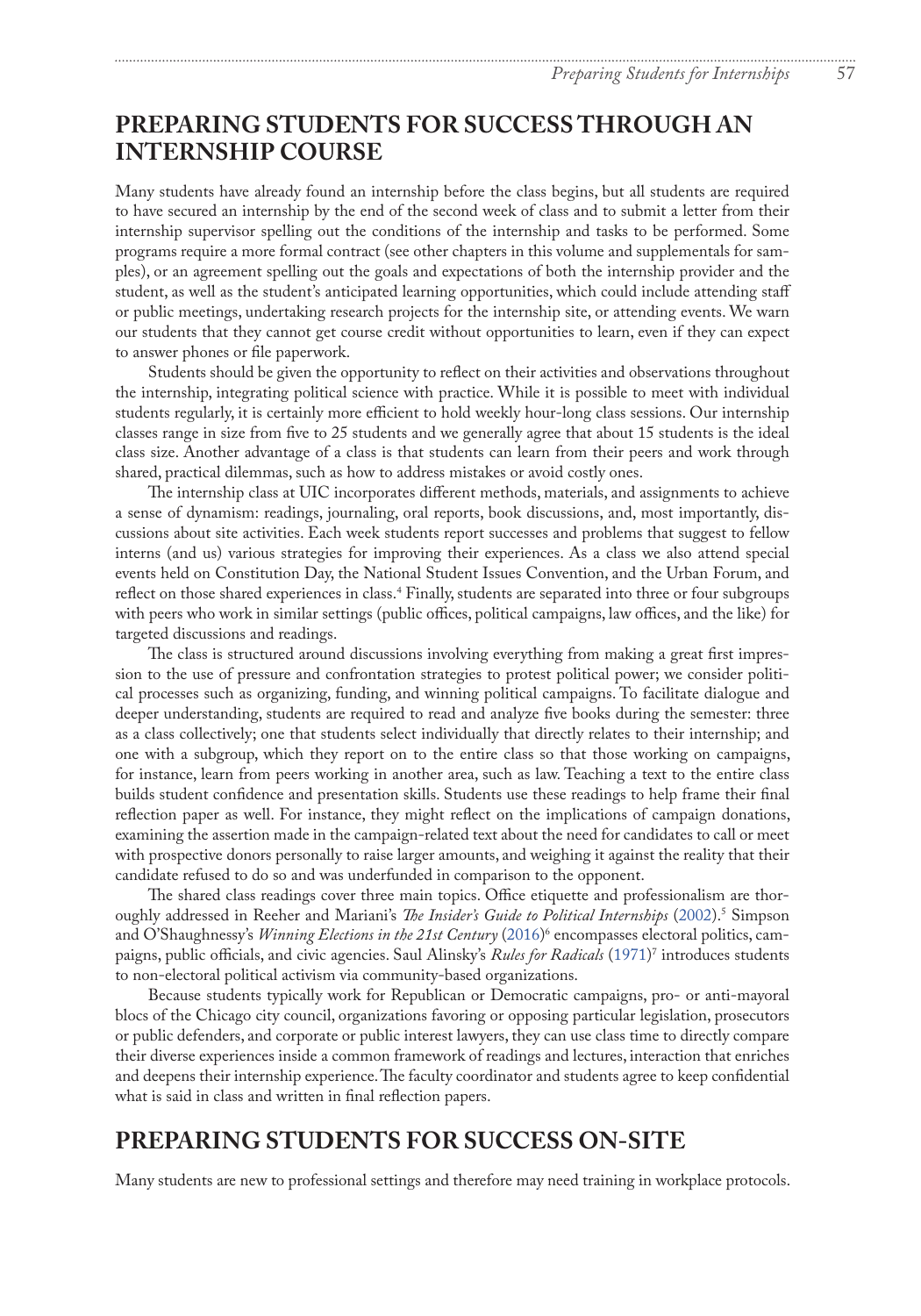#### <span id="page-5-0"></span>58 *Political Science Internships: Towards Best Practices*

As Reeher and Mariani ([2002\)](#page-6-0) stress, successful students, even when they are unpaid, treat their internships as a professional job, while students who "phone it in" tend to have negative internship experiences without gaining the contacts and skills needed for career success. Since worksite success depends partly upon being comfortable and confident, the class helps build confidence and lets students know that it's okay to approach their supervisors to volunteer for greater responsibilities or to ask to attend staff meetings where they can learn more.

We begin the first class session with a review of a few do's and don'ts of internships.

- 1) Seek to become an assistant to a particular staff member so they can mentor you on the job and so you can learn particular skills and assume real responsibilities if you have not been assigned them initially.
- 2) Insist that while you are happy to duplicate papers or do data entry, your university (and/or professor) requires you to attend staff meetings, attend court proceedings, city council meetings, or staff planning sessions, or learn particular skills to earn course credit. If handling mail in a public official's office, for instance, the work could progress to drafting letters or emails in response to constituent letters, press releases, website announcement, or drafting a candidate's public remarks. Meaningful work should be spelled out in a work plan or course contract as much as possible (see supplementals for samples.)
- 3) You should not be afraid to ask questions. "Fake it until you make it" does not fly in a professional work environment. Pretending to understand something, while you clearly do not, will lead to awkward moments and generally more work.

If students find their work consistently unfulfilling then they should talk with their supervisors or seek out faculty for advice. Reeher and Mariani [\(2002](#page-6-0)) point out that students have agency, and while they will not always get exactly what they want, they can take steps to make their internship a positive, educational experience. Interns should also be urged to have fun, work hard, try to stay positive, and do their best. In the rare cases when an internship doesn't work out, they should be moved to a new internship by the course instructor without penalty. Whether they are in an internship class or doing an internship under the general supervision of a faculty member, it is important that students report regularly on their progress and any problems. They should be mentored by the faculty member as well as their on-site supervisor.

#### **OTHER ISSUES RELATING TO PREPAREDNESS**

As the course progresses, we focus on the students' experiences, attitudes, and observations during their internships. We review strategies for success in future endeavors, preparing them for myriad challenges that await them by focusing on skills such as managing expectations, exercising patience, and accepting the incremental nature of tackling new tasks. These aspects of internships will persist beyond the pandemic, which has forced many students into online internships, as will being able to work remotely in the "new normal" of the post-pandemic period.

Millennial and Gen Z students tend to value authenticity, organic style, and individuality over "fitting in," but there are limits to the value of these qualities in different workplaces (Francis and Hoefel 2018)[.8](#page-7-0) We encourage students to be themselves but emphasize that they need to understand and respect the existing social norms and rules of an internship worksite. For instance, we note that personal appearance ought not to provide a distraction to others.

One psychological phenomenon we address in class is the "imposter syndrome," a common, powerful, and often paralyzing feeling of self-doubt that plagues first-time job applicants: they feel they don't belong. Chrousos and Mentis (2020) explain that those with imposter syndrome have an innate fear of being discovered as a fraud or non-deserving, despite their demonstrated talent and achievements. Imposter syndrome has been found to be more prevalent in high achievers, women, and underrepresented racial, ethnic, and religious minorities (Chrousos and Mentis 2020).[9](#page-7-0) One way students might move past this normal feeling is to "dress the part" or "dress for the job they want." If they know they appear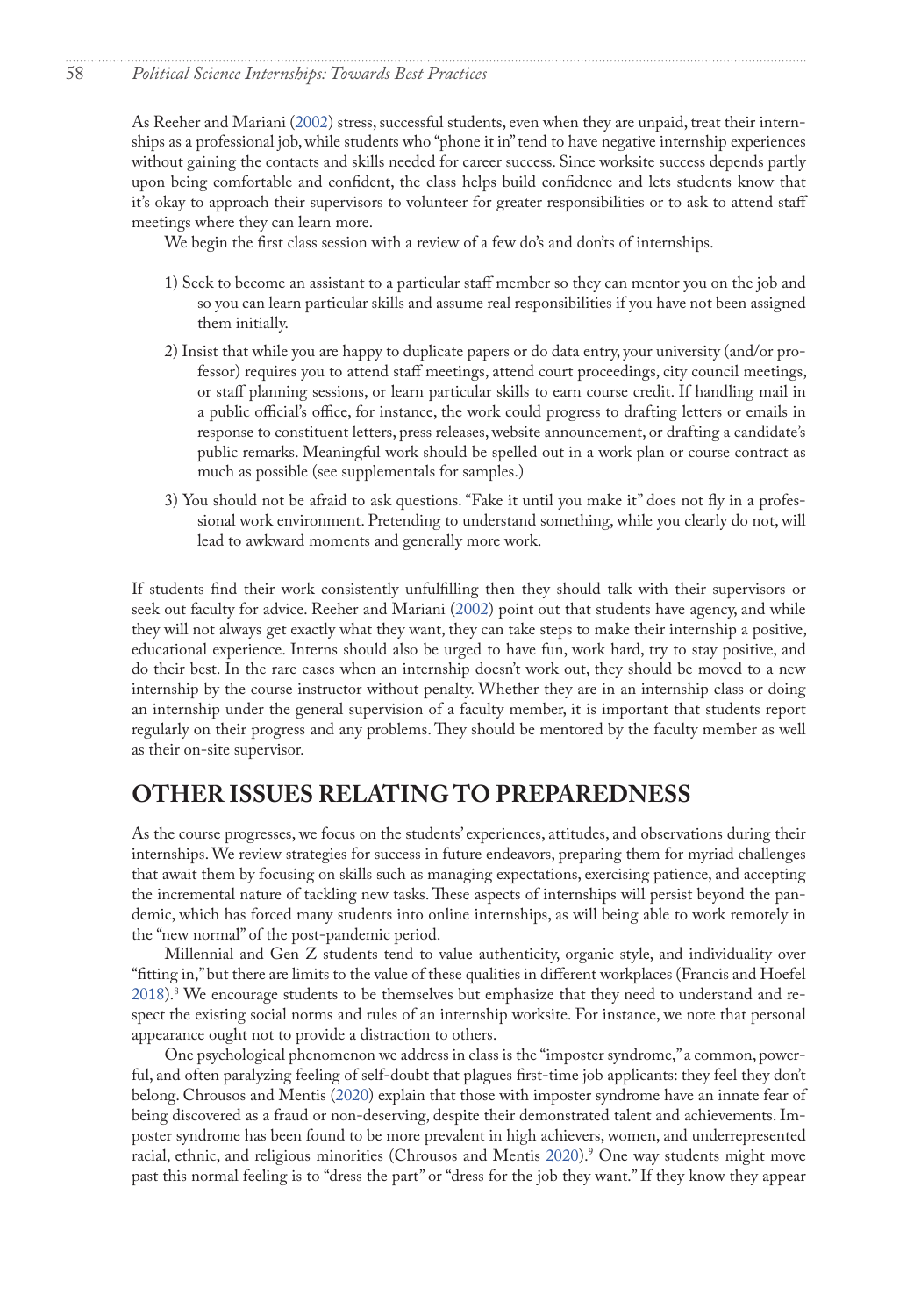<span id="page-6-4"></span>professional, they are more likely to project confidence and professionalism[.10](#page-7-0) Discussing the issue in class can also be useful in overcoming student fears.

#### **CONCLUSION**

How do we know that these techniques to prepare and guide student interns work? The first level of evidence are the evaluations of different faculty members who have taught our internship class, students' reflection papers on the experience, and the evaluations of internship site supervisors who employ our interns in positions year after year. In addition, we have reviewed student course evaluations stretching over several decades. They show that regardless of whether tenured faculty or advanced graduate students teach the UIC Internship course, if these methods are followed, students rank the course highly and intern supervisors are equally positive in their student evaluations.

In addition, a significant number of our interns are offered full-time jobs and supervisors frequently write highly positive recommendations for students going on to graduate or law school. About 10% to 20% of our students each semester receive job offers by the end of their internship. Some land scholarships, including major ones like the Truman or Marshall Fund scholarships. A large number of our interns go on to law school or graduate school. Finally, many former interns now hold important positions in government, the private sector, and non-profit organizations.<sup>[11](#page-7-0)</sup>

The more regularly an internship program is offered, either each semester or once a year, the easier it is to recruit students into the program, build up a series of placement sites that take interns, and improve the internship experience over time. The internship program at UIC benefits from 30-plus years of successful coordination with over 100 host sites and organizations and our internship course is well-developed. For departments that do not offer a class to complement for-credit internships, we suggest at least an orientation workshop for all interns during the first week of class, and reiterate that faculty mentorship needs to occur during the semester (see Chapter 6 by Berg) rather than at the end of the course when students submit a final reflection and evaluations are complete.

Our experience is that of a solid, well-rounded internship program, whose core elements include one-on-one counseling sessions, thorough preparation of students for all stages of the internship experience, and an intentionally structured classroom experience. Our goal is to provide a meaningful and value-added learning experience for students, and experience teaches that this "formula" works well across time and generations. The internships we help develop for students are, in many ways, a capstone to their political science major.

#### **REFERENCES**

<span id="page-6-3"></span>Alinsky, Saul. 1971. *Rules for Radicals*. New York: Vintage Press.

- Chrousos, George P., and Alexios-Fotios A. Mentis. 2020. "Imposter Syndrome Threatens Diversity." *American Association for the Advancement of Science* 367 (6749): 749–750.
- Collins, Todd, H. Gibbs Knotts, H. Gibbs, and Jen Schiff. 2012. "Career Preparation and the Political Science Major: Evidence from Departments." *Political Science & Politics 45* (1): 87–92.
- Francis, Tracy, and Fernanda Hoefel. 2018. "True Gen: Generation Z and its Implications for Companies." *McKinsey & Company*, 1–10. [https://www.mckinsey.com/industries/consumer-packaged-goods/our-insights/](https://www.mckinsey.com/industries/consumer-packaged-goods/our-insights/true-gen-generation-z-and-its-implications-for-companies#) [true-gen-generation-z-and-its-implications-for-companies#.](https://www.mckinsey.com/industries/consumer-packaged-goods/our-insights/true-gen-generation-z-and-its-implications-for-companies#)
- Gentry, Bobbi, and Renée Van Vechten. 2018. "The What and How of Political Science Internships: Best Practices in the Discipline." Paper presented at the Annual Meeting of the American Political Science Association, Boston.
- <span id="page-6-1"></span>Parris, Alyssia J., and Howard G. Adams. 1994. *Your Internship is as Good as You Make It: A Practical Guide to Student Internships*. Danbury, CT: Union Carbide.
- <span id="page-6-0"></span>Reeher, Jack, and Mack Mariani. 2002. *The Insider's Guide to Political Internships: What to Do Once You're in the Door*. Boulder, CO: Westview Press.
- <span id="page-6-2"></span>Simpson, Dick, and O'Shaughnessy. 2016. *Winning Elections in the 21st Century*. Lawrence, KS: Kansas University Press.

Slank, Shanna. 2019. "Rethinking the Imposter Phenomenon." *Ethical Theory and Moral Practice* 22 (1): 205–218.